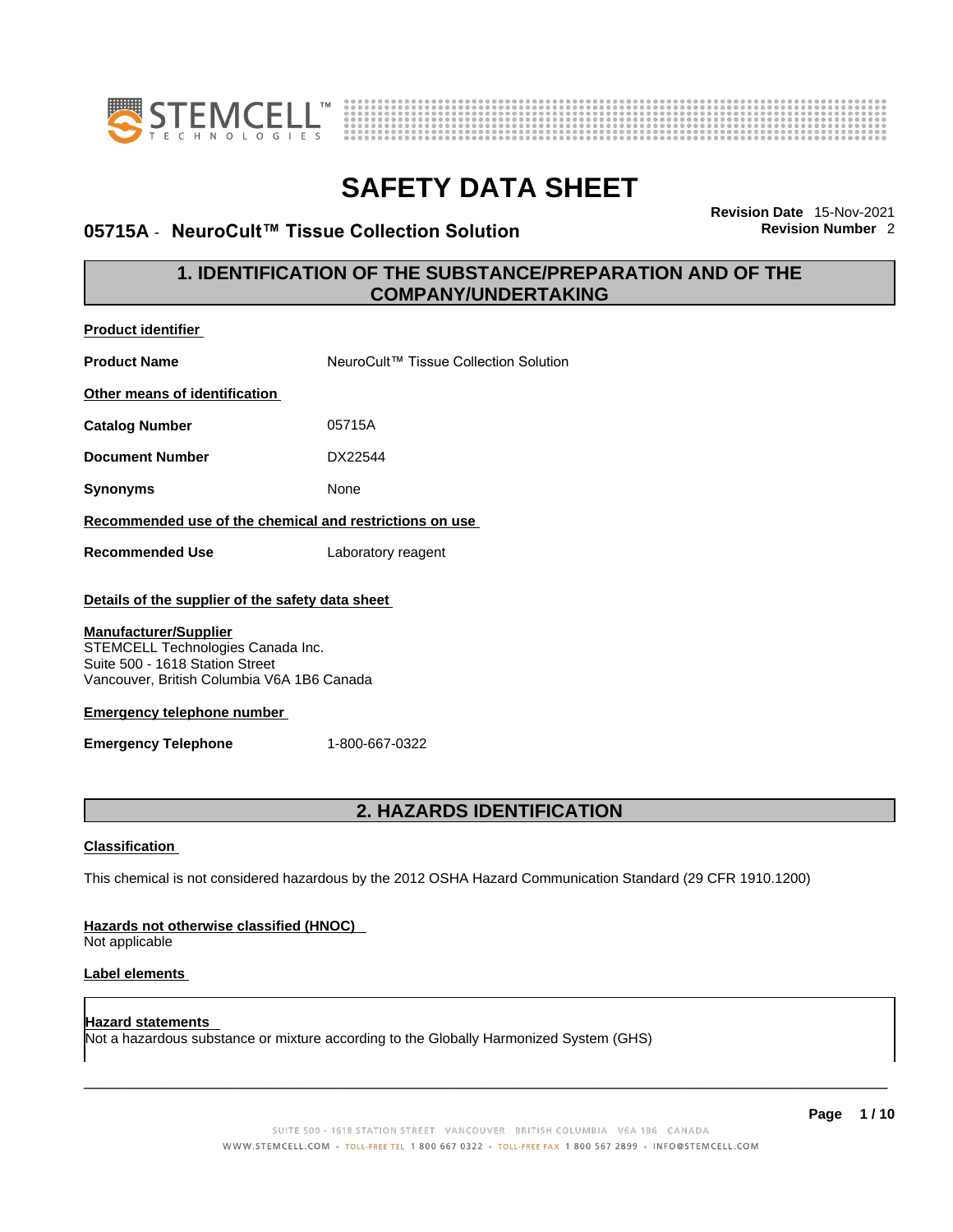



## \_\_\_\_\_\_\_\_\_\_\_\_\_\_\_\_\_\_\_\_\_\_\_\_\_\_\_\_\_\_\_\_\_\_\_\_\_\_\_\_\_\_\_\_\_\_\_\_\_\_\_\_\_\_\_\_\_\_\_\_\_\_\_\_\_\_\_\_\_\_\_\_\_\_\_\_\_\_\_\_\_\_\_\_\_\_\_\_\_\_\_\_\_ **Revision Date** 15-Nov-2021 **05715A** - **NeuroCult™ Tissue Collection Solution Revision Number** 2

The product contains no substances which at their given concentration, are considered to be hazardous to health.

**Appearance** Clear **Physical state** Liquid

**Odor** No data available

**Other Information**  Not applicable

#### **Unknown acute toxicity** 5.14E-06 % of the mixture consists of ingredient(s) of unknown toxicity

5.14E-06 % of the mixture consists of ingredient(s) of unknown acute oral toxicity

 $5.14E-06$  % of the mixture consists of ingredient(s) of unknown acute dermal toxicity

5.14E-06 % of the mixture consists of ingredient(s) of unknown acute inhalation toxicity (gas)

5.14E-06 % of the mixture consists of ingredient(s) of unknown acute inhalation toxicity (vapor)

5.14E-06 % of the mixture consists of ingredient(s) of unknown acute inhalation toxicity (dust/mist)

### **3. COMPOSITION/INFORMATION ON INGREDIENTS**

### **Substance**

Not applicable.

#### **Mixture**

Not a hazardous substance or mixture according to the Globally Harmonized System (GHS)

\*The exact percentage (concentration) of composition has been withheld as a trade secret.

### **4. FIRST AID MEASURES**

### **Description of first aid measures**

| <b>Inhalation</b>   | Remove to fresh air.                                                                                                    |
|---------------------|-------------------------------------------------------------------------------------------------------------------------|
| Eye contact         | Rinse thoroughly with plenty of water for at least 15 minutes, lifting lower and upper eyelids.<br>Consult a physician. |
| <b>Skin contact</b> | Wash skin with soap and water.                                                                                          |
| Ingestion           | Clean mouth with water and drink afterwards plenty of water.                                                            |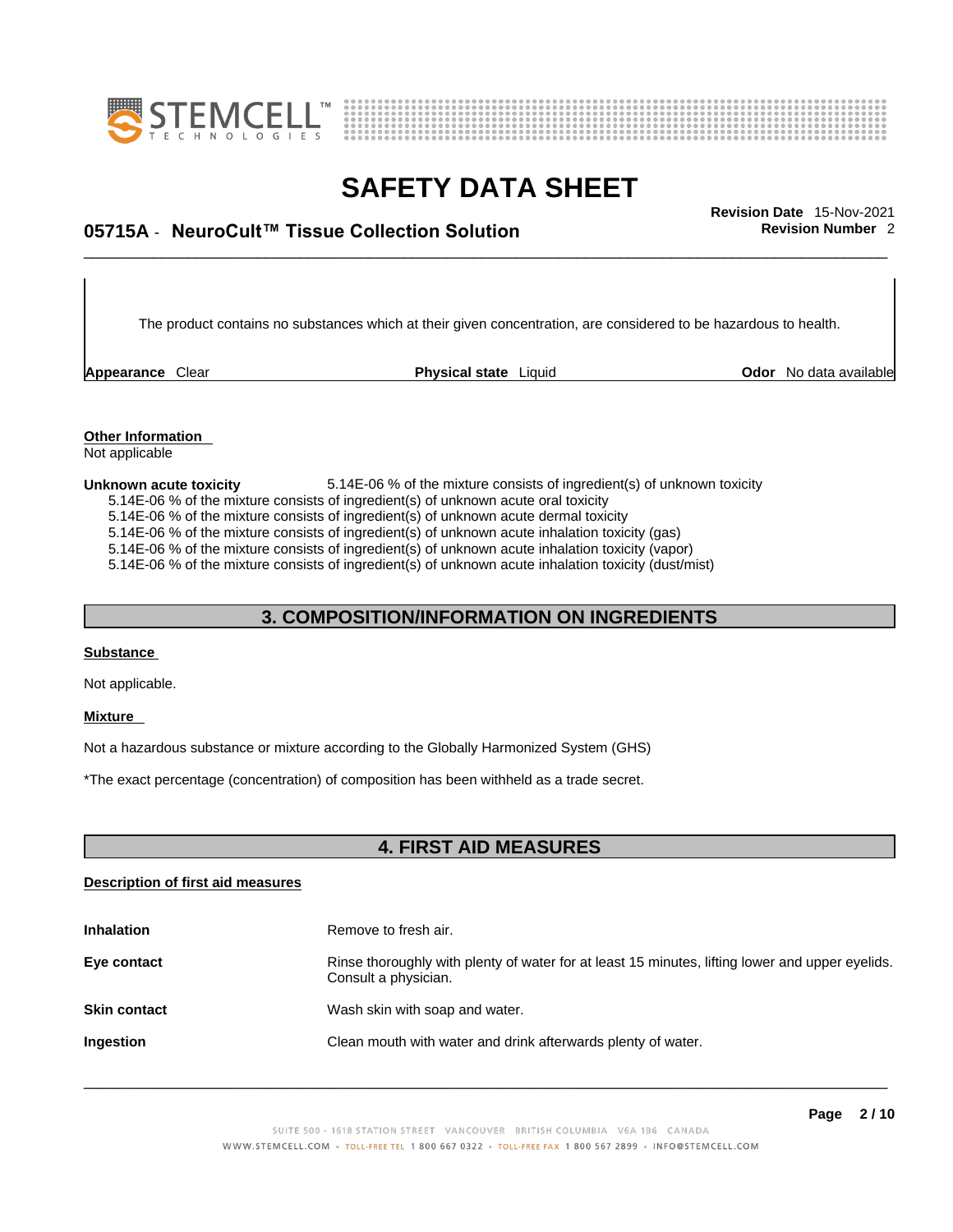



## \_\_\_\_\_\_\_\_\_\_\_\_\_\_\_\_\_\_\_\_\_\_\_\_\_\_\_\_\_\_\_\_\_\_\_\_\_\_\_\_\_\_\_\_\_\_\_\_\_\_\_\_\_\_\_\_\_\_\_\_\_\_\_\_\_\_\_\_\_\_\_\_\_\_\_\_\_\_\_\_\_\_\_\_\_\_\_\_\_\_\_\_\_ **Revision Date** 15-Nov-2021 **05715A** - **NeuroCult™ Tissue Collection Solution Revision Number** 2

| Most important symptoms and effects, both acute and delayed                                                               |                                                                                                                                       |  |
|---------------------------------------------------------------------------------------------------------------------------|---------------------------------------------------------------------------------------------------------------------------------------|--|
| <b>Symptoms</b>                                                                                                           | No information available.                                                                                                             |  |
| Indication of any immediate medical attention and special treatment needed                                                |                                                                                                                                       |  |
| Note to physicians                                                                                                        | Treat symptomatically.                                                                                                                |  |
|                                                                                                                           |                                                                                                                                       |  |
|                                                                                                                           | <b>5. FIRE-FIGHTING MEASURES</b>                                                                                                      |  |
| <b>Suitable Extinguishing Media</b>                                                                                       | Use extinguishing measures that are appropriate to local circumstances and the<br>surrounding environment.                            |  |
| Unsuitable extinguishing media                                                                                            | CAUTION: Use of water spray when fighting fire may be inefficient.                                                                    |  |
| Specific hazards arising from the<br>chemical                                                                             | No information available.                                                                                                             |  |
| <b>Explosion data</b><br><b>Sensitivity to Mechanical Impact None.</b><br><b>Sensitivity to Static Discharge</b><br>None. |                                                                                                                                       |  |
| Special protective equipment for<br>fire-fighters                                                                         | Firefighters should wear self-contained breathing apparatus and full firefighting turnout<br>gear. Use personal protection equipment. |  |

### **6. ACCIDENTAL RELEASE MEASURES**

### **Personal precautions, protective equipment and emergency procedures**

| <b>Personal precautions</b>                          | Ensure adequate ventilation.                                                         |  |
|------------------------------------------------------|--------------------------------------------------------------------------------------|--|
|                                                      |                                                                                      |  |
| <b>Environmental precautions</b>                     |                                                                                      |  |
| <b>Environmental precautions</b>                     | See Section 12 for additional Ecological Information.                                |  |
| Methods and material for containment and cleaning up |                                                                                      |  |
| <b>Methods for containment</b>                       | Prevent further leakage or spillage if safe to do so.                                |  |
| Methods for cleaning up                              | Pick up and transfer to properly labeled containers.                                 |  |
| Prevention of secondary hazards                      | Clean contaminated objects and areas thoroughly observing environmental regulations. |  |
|                                                      |                                                                                      |  |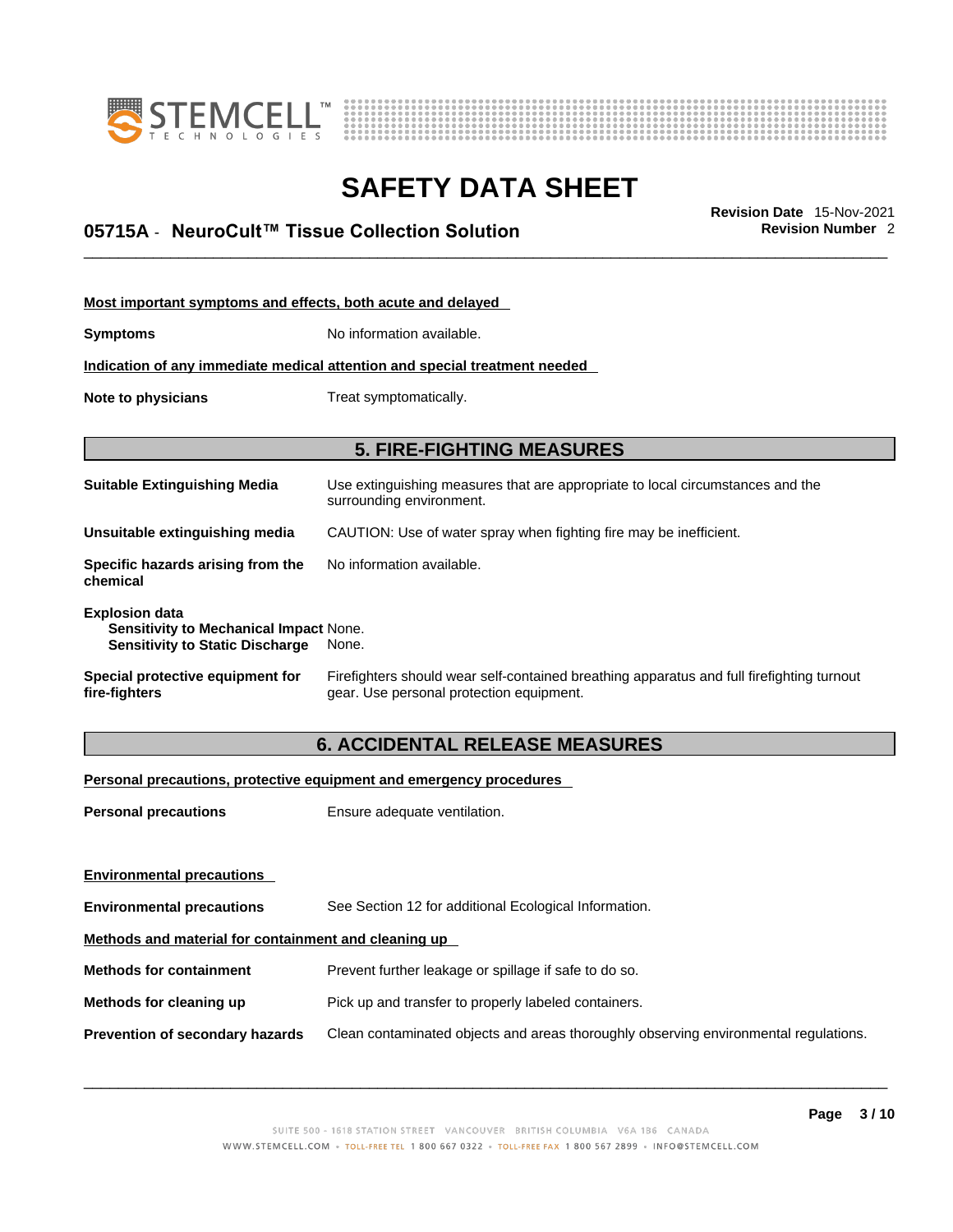



## \_\_\_\_\_\_\_\_\_\_\_\_\_\_\_\_\_\_\_\_\_\_\_\_\_\_\_\_\_\_\_\_\_\_\_\_\_\_\_\_\_\_\_\_\_\_\_\_\_\_\_\_\_\_\_\_\_\_\_\_\_\_\_\_\_\_\_\_\_\_\_\_\_\_\_\_\_\_\_\_\_\_\_\_\_\_\_\_\_\_\_\_\_ **Revision Date** 15-Nov-2021 **05715A** - **NeuroCult™ Tissue Collection Solution Revision Number** 2

| <b>Precautions for safe handling</b>                         |                                                                        |  |
|--------------------------------------------------------------|------------------------------------------------------------------------|--|
| Advice on safe handling                                      | Handle in accordance with good industrial hygiene and safety practice. |  |
| Conditions for safe storage, including any incompatibilities |                                                                        |  |

**7. HANDLING AND STORAGE** 

**Storage Conditions** Store in accordance with information listed on the Product Information Sheet (PIS).

### **8. EXPOSURE CONTROLS/PERSONAL PROTECTION**

### **Control parameters**

**Exposure Limits** This product, as supplied, does not contain any hazardous materials with occupational exposure limits established by the region specific regulatory bodies.

### **Appropriate engineering controls**

**Engineering controls** Showers Eyewash stations Ventilation systems.

### **Individual protection measures, such as personal protective equipment**

**Eye/face protection** No special protective equipment required.

**Skin and body protection** No special protective equipment required.

**Respiratory protection** No protective equipment is needed under normal use conditions. If exposure limits are exceeded or irritation is experienced, ventilation and evacuation may be required.

### **General hygiene considerations** Handle in accordance with good industrial hygiene and safety practice.

### **9. PHYSICAL AND CHEMICAL PROPERTIES**

**Information on basic physical and chemical properties Physical state** Liquid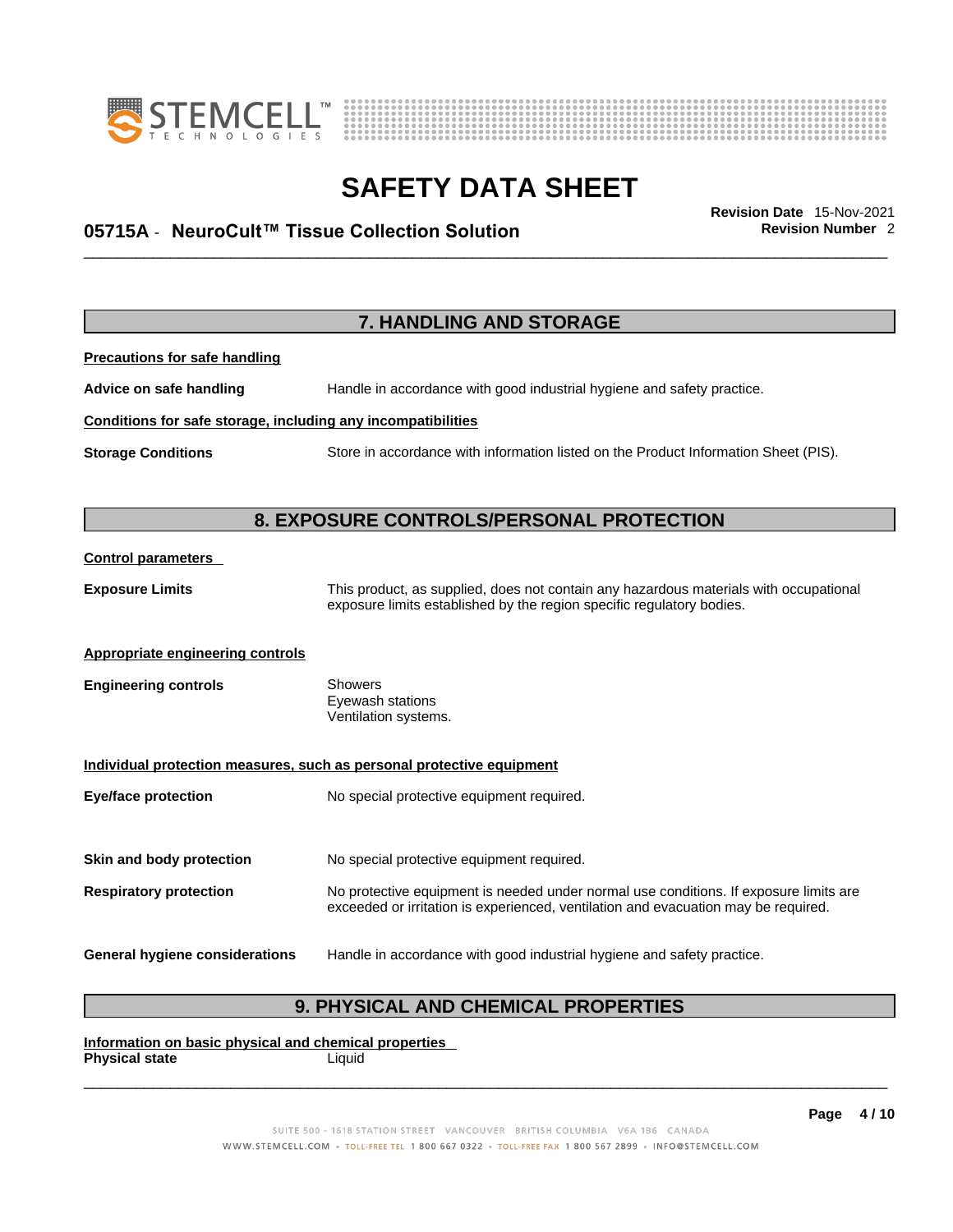



## \_\_\_\_\_\_\_\_\_\_\_\_\_\_\_\_\_\_\_\_\_\_\_\_\_\_\_\_\_\_\_\_\_\_\_\_\_\_\_\_\_\_\_\_\_\_\_\_\_\_\_\_\_\_\_\_\_\_\_\_\_\_\_\_\_\_\_\_\_\_\_\_\_\_\_\_\_\_\_\_\_\_\_\_\_\_\_\_\_\_\_\_\_ **Revision Date** 15-Nov-2021 **05715A** - **NeuroCult™ Tissue Collection Solution Revision Number** 2

| Appearance     | Clear             |
|----------------|-------------------|
| Color          | red               |
| Odor           | No data available |
| Odor threshold | No data available |

| Property                         |
|----------------------------------|
| рH                               |
| Melting point / freezing point   |
| Boiling point / boiling range    |
| <b>Flash point</b>               |
| <b>Evaporation rate</b>          |
| Flammability (solid, gas)        |
| <b>Flammability Limit in Air</b> |
| <b>Upper flammability limit:</b> |
| Lower flammability limit:        |
| Vapor pressure                   |
| <b>Vapor density</b>             |
| <b>Relative density</b>          |
| Water solubility                 |
| Solubility in other solvents     |
| <b>Partition coefficient</b>     |
| <b>Autoignition temperature</b>  |
| <b>Decomposition temperature</b> |
| Kinematic viscosity              |
| <b>Dynamic viscosity</b>         |
| <b>Explosive properties</b>      |
| <b>Oxidizing properties</b>      |
|                                  |

**Other Information Bulk density No information available** 

**No data available** None known **No data available None known Roidata available 1999 Mone known**<br> **Boiling** None known<br> **Roidata available None known No data available Evaporation No data available None known**<br> **Evaporation** None known<br>
None known **No data available No data available Lower flammability limit:** No data available **Vapora Available None known**<br> **Pressure No data available None known**<br>
None known **Vapor density Available** None known<br>
No data available None known **No data available No data available None known** 

**Oxidizing properties** No information available **Softening point**<br> **Molecular weight**<br> **Molecular weight**<br> **Molecular weight**<br> **Molecular weight No information available Molecular formula** No information available **VOC Content (%)**<br>
Liquid Density<br>
No information available<br>
No information available **No information available** 

**Explosive properties** No data available

**No data available** 

### **Property Values Remarks • Method**

**None known** 

**Solution Islam in Solution None known** None known **Partition Partition Coefficient Coefficient Coefficient Coefficient Coefficient Coefficient Coefficient Coefficient Coefficient Coefficient Coefficient Coefficient Coefficient Coefficient C Automische Munder None known**<br> **Automische None known**<br>
None known No data available **None known** No data available None known

### **10. STABILITY AND REACTIVITY**

| Reactivity                                                              | No information available.                                 |
|-------------------------------------------------------------------------|-----------------------------------------------------------|
| Chemical stability                                                      | Stable under recommended transport or storage conditions. |
| <b>Possibility of hazardous reactions</b> None under normal processing. |                                                           |
| <b>Conditions to avoid</b>                                              | None known based on information supplied.                 |
| Incompatible materials                                                  | None known based on information supplied.                 |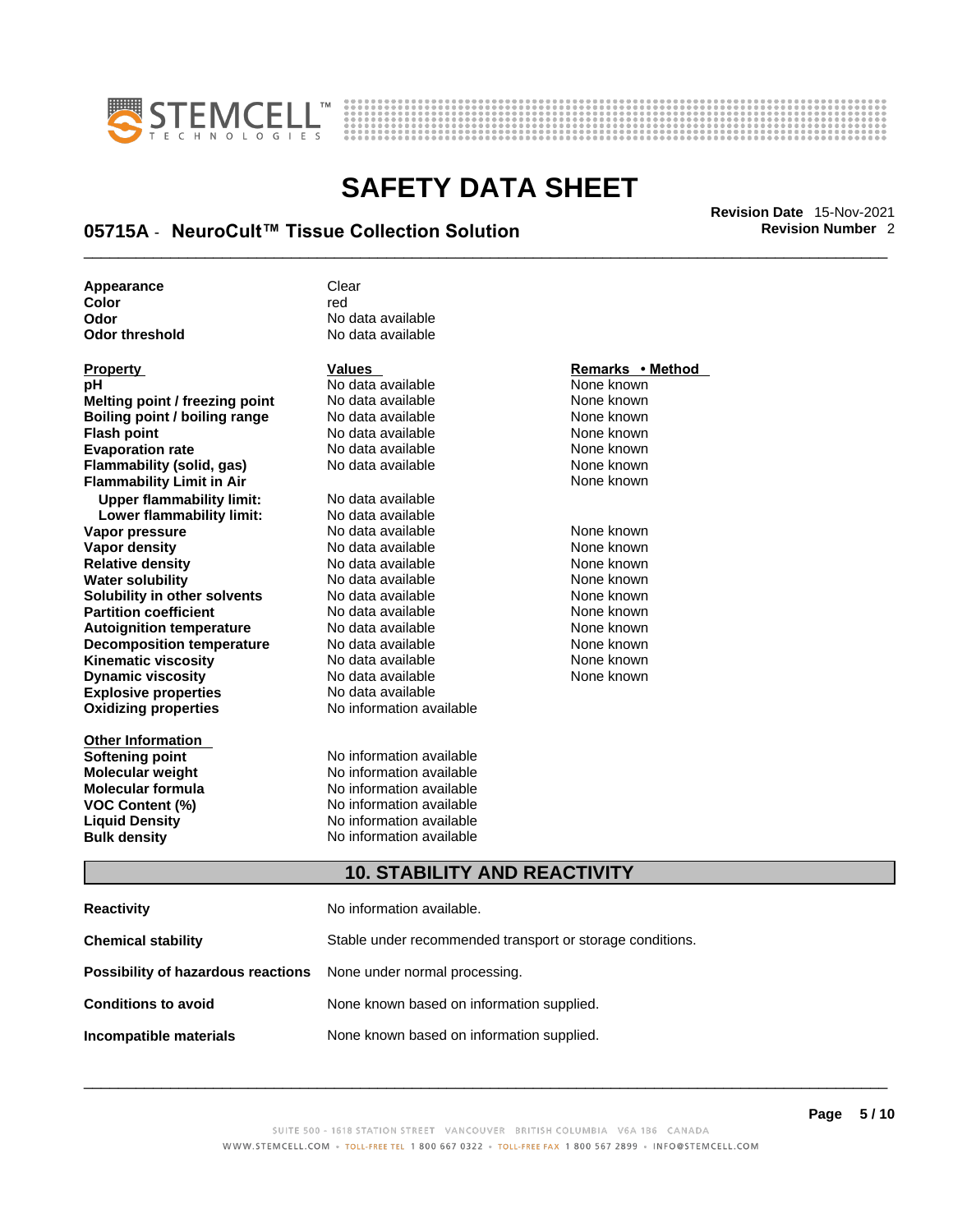



## \_\_\_\_\_\_\_\_\_\_\_\_\_\_\_\_\_\_\_\_\_\_\_\_\_\_\_\_\_\_\_\_\_\_\_\_\_\_\_\_\_\_\_\_\_\_\_\_\_\_\_\_\_\_\_\_\_\_\_\_\_\_\_\_\_\_\_\_\_\_\_\_\_\_\_\_\_\_\_\_\_\_\_\_\_\_\_\_\_\_\_\_\_ **Revision Date** 15-Nov-2021 **05715A** - **NeuroCult™ Tissue Collection Solution Revision Number** 2

**Hazardous decomposition products** None known based on information supplied.

### **11. TOXICOLOGICAL INFORMATION**

**Information on likely routes of exposure**

**Product Information**

| <b>Inhalation</b>                                                            | Specific test data for the substance or mixture is not available. |  |
|------------------------------------------------------------------------------|-------------------------------------------------------------------|--|
| Eye contact                                                                  | Specific test data for the substance or mixture is not available. |  |
| <b>Skin contact</b>                                                          | Specific test data for the substance or mixture is not available. |  |
| Ingestion                                                                    | Specific test data for the substance or mixture is not available. |  |
| Symptoms related to the physical, chemical and toxicological characteristics |                                                                   |  |
| Symptoms                                                                     | No information available.                                         |  |
|                                                                              |                                                                   |  |

**Numerical measures of toxicity**

#### **Acute toxicity**

**Unknown acute toxicity** 5.14E-06 % of the mixture consists of ingredient(s) of unknown toxicity 5.14E-06 % of the mixture consists of ingredient(s) of unknown acute oral toxicity

5.14E-06 % of the mixture consists of ingredient(s) of unknown acute dermal toxicity

5.14E-06 % of the mixture consists of ingredient(s) of unknown acute inhalation toxicity (gas)

5.14E-06 % of the mixture consists of ingredient(s) of unknown acute inhalation toxicity (vapor)

5.14E-06 % of the mixture consists of ingredient(s) of unknown acute inhalation toxicity (dust/mist)

Product Information

### **Delayed and immediate effects as well as chronic effects from short and long-term exposure**

| <b>Skin corrosion/irritation</b>                                | No information available. |
|-----------------------------------------------------------------|---------------------------|
| <b>Product Information</b>                                      |                           |
| Serious eye damage/eye irritation<br><b>Product Information</b> | No information available. |
| Respiratory or skin sensitization<br><b>Product Information</b> | No information available. |
| <b>Germ cell mutagenicity</b>                                   | No information available. |
|                                                                 |                           |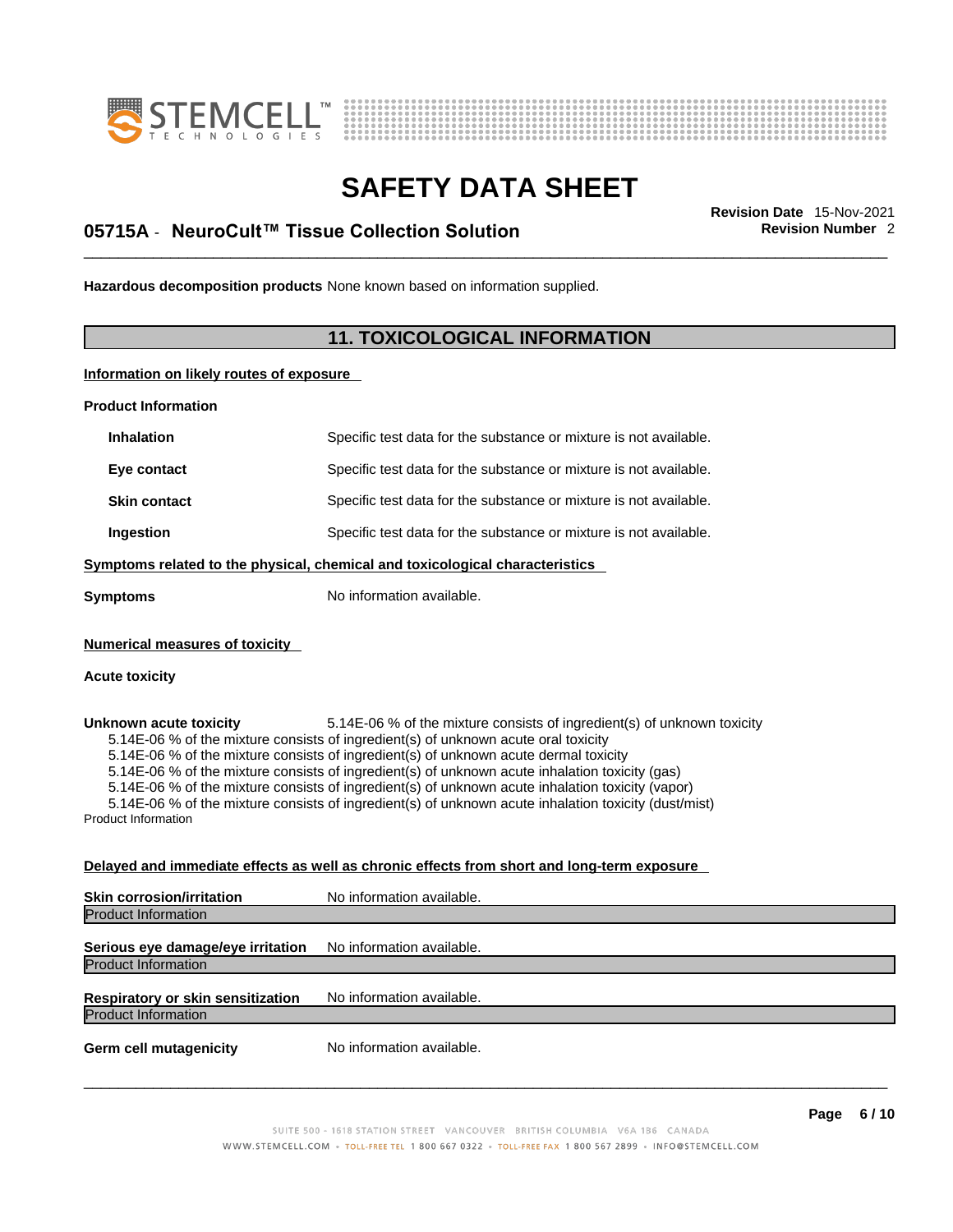



## \_\_\_\_\_\_\_\_\_\_\_\_\_\_\_\_\_\_\_\_\_\_\_\_\_\_\_\_\_\_\_\_\_\_\_\_\_\_\_\_\_\_\_\_\_\_\_\_\_\_\_\_\_\_\_\_\_\_\_\_\_\_\_\_\_\_\_\_\_\_\_\_\_\_\_\_\_\_\_\_\_\_\_\_\_\_\_\_\_\_\_\_\_ **Revision Date** 15-Nov-2021 **05715A** - **NeuroCult™ Tissue Collection Solution Revision Number** 2

| Product Information                    |                                                                                                                    |  |
|----------------------------------------|--------------------------------------------------------------------------------------------------------------------|--|
| Carcinogenicity                        | No information available.                                                                                          |  |
| <b>Reproductive toxicity</b>           | No information available.<br><b>Product Information</b>                                                            |  |
| <b>STOT - single exposure</b>          | No information available.<br><b>Product Information</b>                                                            |  |
| <b>STOT - repeated exposure</b>        | No information available.<br><b>Product Information</b>                                                            |  |
| <b>Aspiration hazard</b>               | No information available.                                                                                          |  |
|                                        | <b>12. ECOLOGICAL INFORMATION</b>                                                                                  |  |
| Ecotoxicity                            |                                                                                                                    |  |
|                                        | <b>Product Information</b>                                                                                         |  |
| Persistence and degradability          | No information available.                                                                                          |  |
| <b>Bioaccumulation</b>                 | There is no data for this product.                                                                                 |  |
| Other adverse effects                  | No information available.                                                                                          |  |
| <b>13. DISPOSAL CONSIDERATIONS</b>     |                                                                                                                    |  |
| Waste treatment methods                |                                                                                                                    |  |
| Waste from residues/unused<br>products | Dispose of in accordance with local regulations. Dispose of waste in accordance with<br>environmental legislation. |  |
| <b>Contaminated packaging</b>          | Do not reuse empty containers.                                                                                     |  |
|                                        |                                                                                                                    |  |

### **14. TRANSPORT INFORMATION**

DOT Not regulated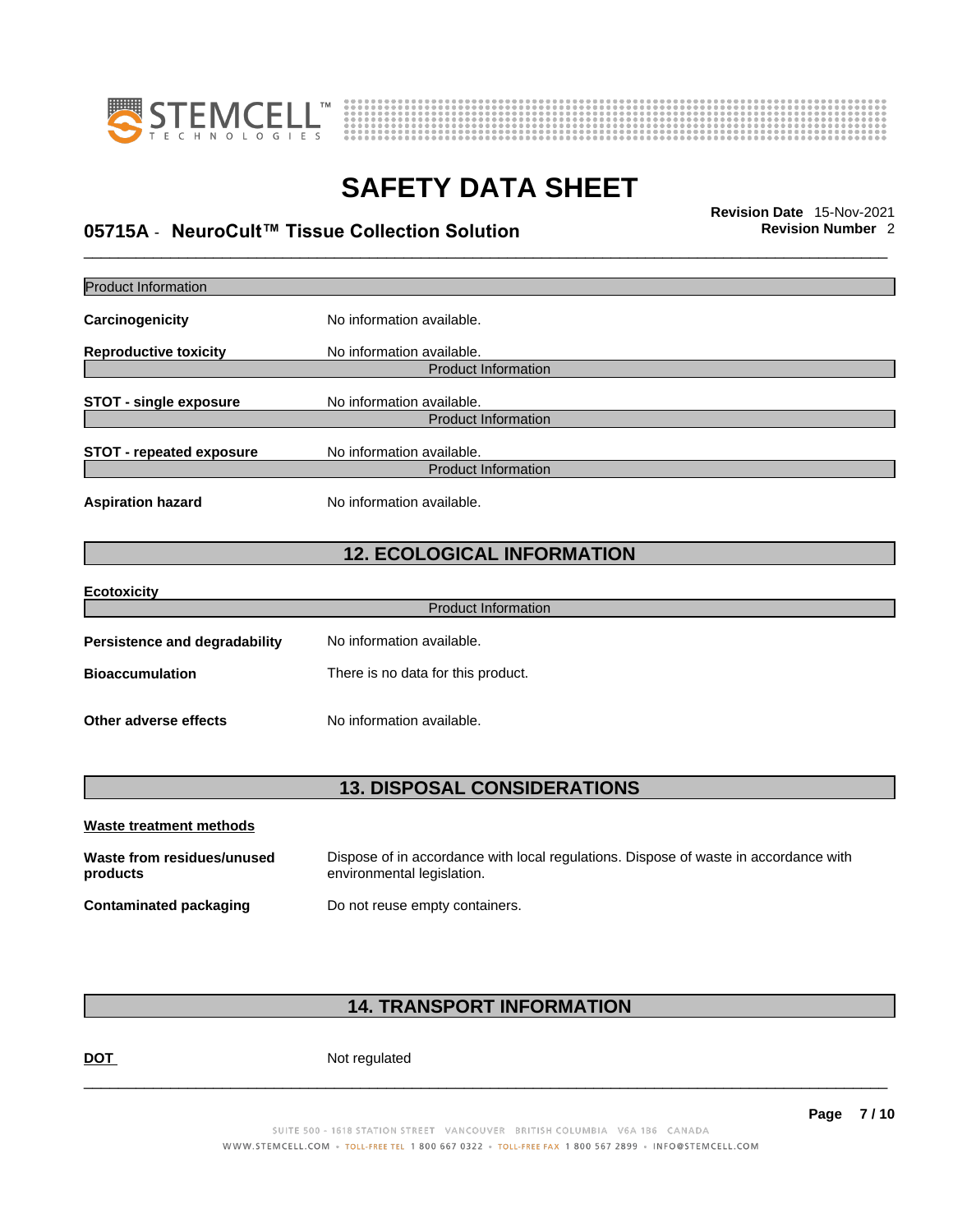



## \_\_\_\_\_\_\_\_\_\_\_\_\_\_\_\_\_\_\_\_\_\_\_\_\_\_\_\_\_\_\_\_\_\_\_\_\_\_\_\_\_\_\_\_\_\_\_\_\_\_\_\_\_\_\_\_\_\_\_\_\_\_\_\_\_\_\_\_\_\_\_\_\_\_\_\_\_\_\_\_\_\_\_\_\_\_\_\_\_\_\_\_\_ **Revision Date** 15-Nov-2021 **05715A** - **NeuroCult™ Tissue Collection Solution Revision Number** 2

| <b>TDG</b>  | Not regulated |
|-------------|---------------|
|             |               |
| <b>MEX</b>  | Not regulated |
| ICAO (air)  | Not regulated |
| <b>IATA</b> | Not regulated |
| <b>IMDG</b> | Not regulated |
| <b>RID</b>  | Not regulated |
| <b>ADR</b>  | Not regulated |
| <b>ADN</b>  | Not regulated |

### **15. REGULATORY INFORMATION**

| International Inventories |                 |  |
|---------------------------|-----------------|--|
| <b>TSCA</b>               | Does not comply |  |
| <b>DSL/NDSL</b>           | Does not comply |  |
| <b>EINECS/ELINCS</b>      | Does not comply |  |
| <b>ENCS</b>               | Does not comply |  |
| <b>IECSC</b>              | Does not comply |  |
| <b>KECL</b>               | Does not comply |  |
| <b>PICCS</b>              | Does not comply |  |
| <b>AICS</b>               | Does not comply |  |
|                           |                 |  |

 **Legend:** 

 **TSCA** - United States Toxic Substances Control Act Section 8(b) Inventory

 **DSL/NDSL** - Canadian Domestic Substances List/Non-Domestic Substances List

 **EINECS/ELINCS** - European Inventory of Existing Chemical Substances/European List of Notified Chemical Substances

 **ENCS** - Japan Existing and New Chemical Substances

 **IECSC** - China Inventory of Existing Chemical Substances

 **KECL** - Korean Existing and Evaluated Chemical Substances

 **PICCS** - Philippines Inventory of Chemicals and Chemical Substances

 **AICS** - Australian Inventory of Chemical Substances

### **US Federal Regulations**

### **SARA 313**

Section 313 of Title III of the Superfund Amendments and Reauthorization Act of 1986 (SARA). This product does not contain any chemicals which are subject to the reporting requirements of the Act and Title 40 of the Code of Federal Regulations, Part 372.

| No |  |
|----|--|
| N٥ |  |
|    |  |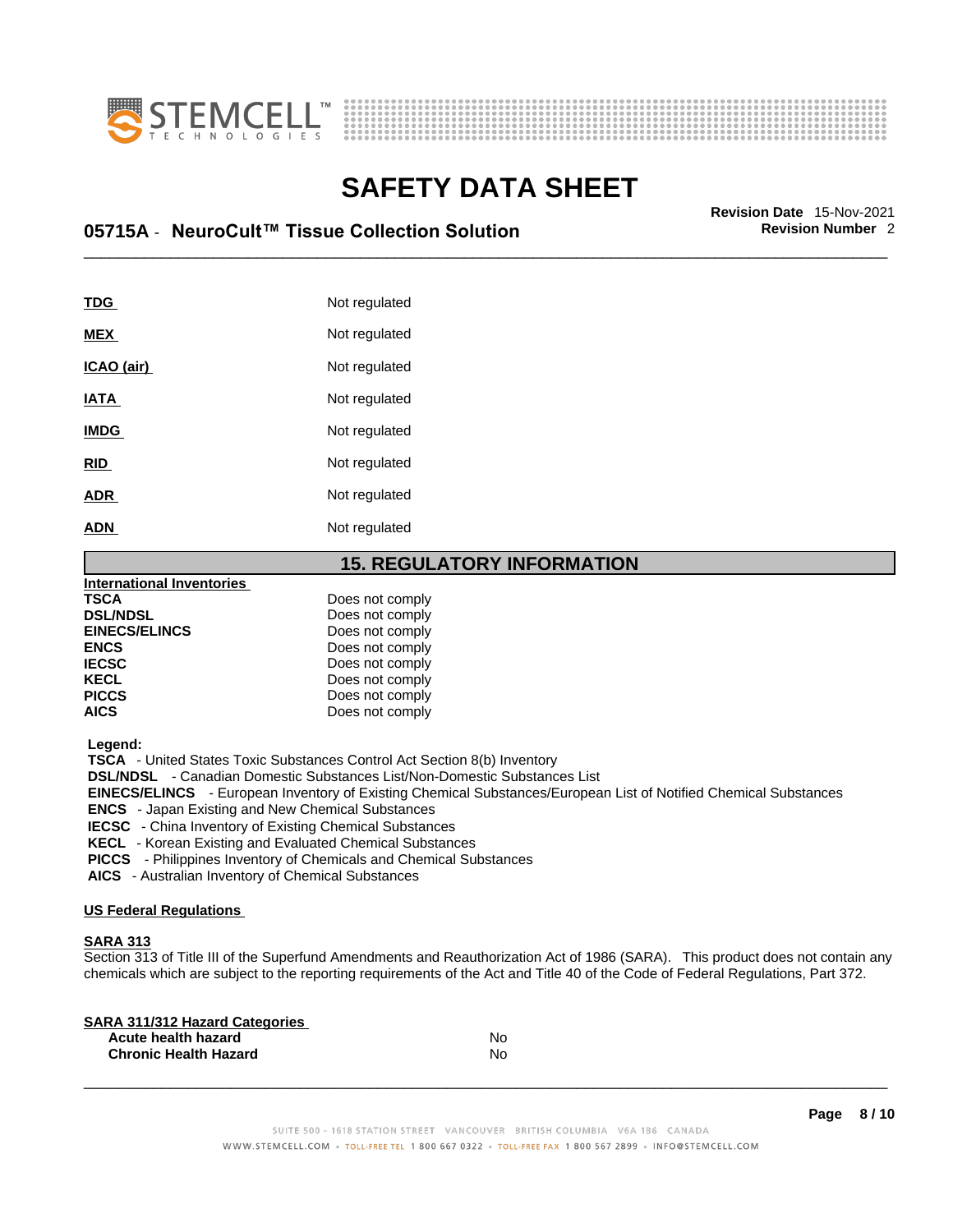



## \_\_\_\_\_\_\_\_\_\_\_\_\_\_\_\_\_\_\_\_\_\_\_\_\_\_\_\_\_\_\_\_\_\_\_\_\_\_\_\_\_\_\_\_\_\_\_\_\_\_\_\_\_\_\_\_\_\_\_\_\_\_\_\_\_\_\_\_\_\_\_\_\_\_\_\_\_\_\_\_\_\_\_\_\_\_\_\_\_\_\_\_\_ **Revision Date** 15-Nov-2021 **05715A** - **NeuroCult™ Tissue Collection Solution Revision Number** 2

| Fire hazard                       | No |
|-----------------------------------|----|
| Sudden release of pressure hazard | No |
| <b>Reactive Hazard</b>            | No |

#### **CWA** (Clean Water Act)

This product does not contain any substances regulated as pollutants pursuant to the Clean Water Act (40 CFR 122.21 and 40 CFR 122.42).

#### **CERCLA**

This material, as supplied, does not contain any substances regulated as hazardous substances under the Comprehensive Environmental Response Compensation and Liability Act (CERCLA) (40 CFR 302) or the Superfund Amendments and Reauthorization Act (SARA) (40 CFR 355). There may be specific reporting requirements at the local, regional, or state level pertaining to releases of this material.

#### **US State Regulations**

### **California Proposition 65**

This product does not contain any Proposition 65 chemicals.

### **U.S. State Right-to-Know Regulations**

#### **US State Regulations**

| Chemical name     | New<br><b>Jersey</b> | <b>Massachusetts</b> | Pennsylvania |
|-------------------|----------------------|----------------------|--------------|
| Water             |                      |                      |              |
| 7700.<br>732-18-5 |                      |                      |              |

#### **U.S. EPA Label Information**

**EPA Pesticide Registration Number** Not applicable

### **16. OTHER INFORMATION, INCLUDING DATE OF PREPARATION OF THE LAST REVISION**

**Prepared By, State Control. STEMCELL Technologies Canada Inc.** Cuality Control. STEMCELL Technologies Canada Inc.

**Revision Date** 15-Nov-2021

**Revision Note** Noinformation available.

### **Disclaimer**

The information provided in this Safety Data Sheet is correct to the best of our knowledge, information and belief at the date of its publication. The information given is designed only as a guidance for safe handling, use, processing, storage, transportation, disposal and release and is not to be considered a warranty or quality specification. The information relates only to the specific material designated and may not be valid for such material used in combination with any other